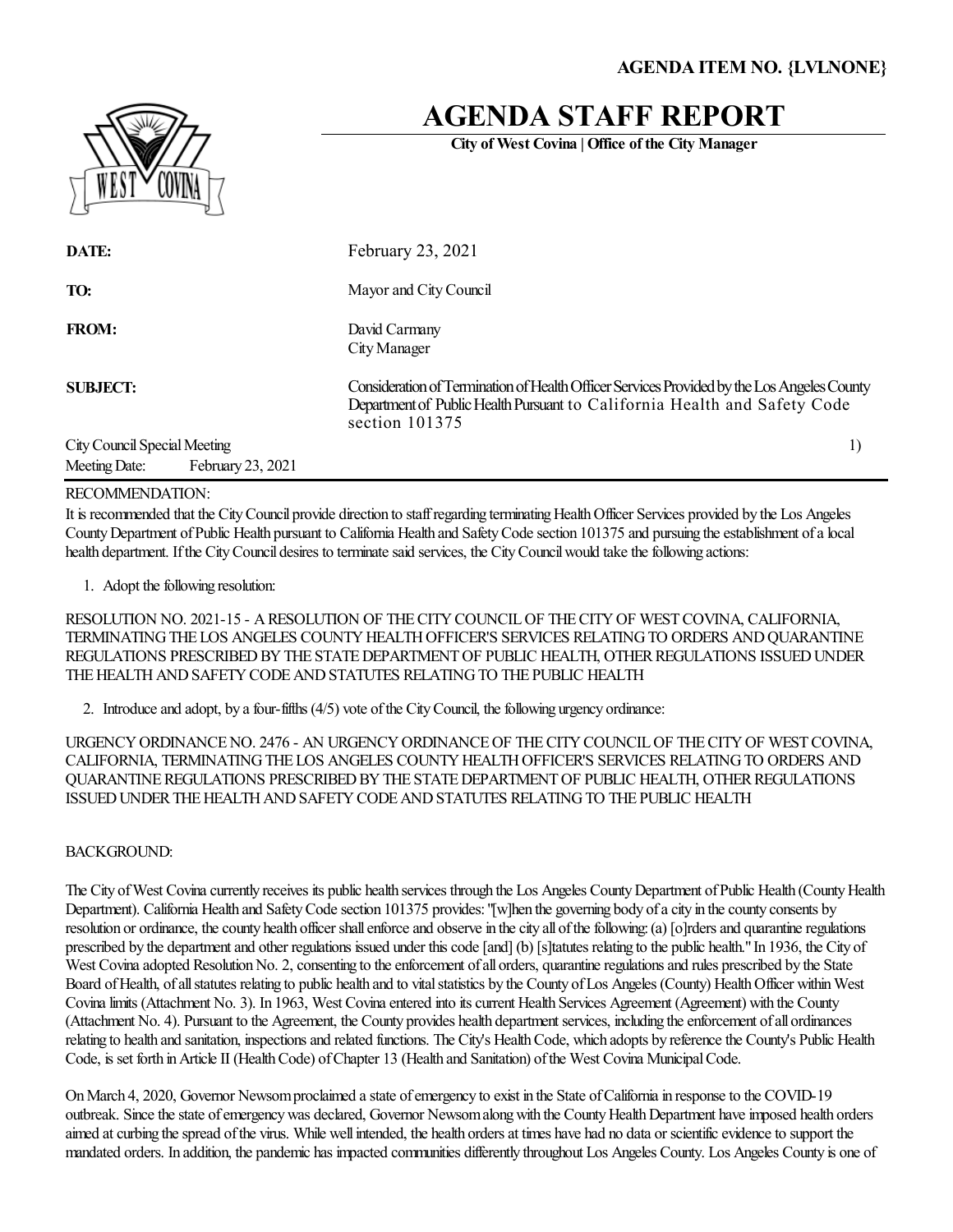the largest counties in the nation at 4,084 square miles, and has the largest population in the nation, with nearly 10 million residents, who account for 27% of California's population. The combination of the County's vast geographic area with the significant population size make it difficult to address the specific needs of communities that are impacted differently by the pandemic with one-size-fits-all policies. Each community and region within the County have had drastically different case rates and hospitalization numbers. West Covina has had relatively low infection rates compared to the Countywide rates even during the times the pandemic was surging in the County.

On December 1, 2020, in response to complaints from residents and the business community and a desire to provide a more appropriate response to the pandemic based on West Covina's data, the West Covina City Council directed staff to explore methods to improve local public health -including alternatives to the County Health Department. Various cities in Los Angeles County also expressed their concern over the County's Health Department's one-size-fits-all approach to the pandemic, including Beverly Hills, Whittier, Lancaster, and Hawaiian Gardens.

On December 9, 2020, the City engaged Valley Physicians Medical Group, through Dr. P. Basil Vassantachart, MD, to provide consulting services relating to evaluating options for establishing a local health department.

## DISCUSSION:

Pursuant to Health and Safety Code section 101885, a "local health department" is defined to include four types of public health administrative organizations, including "[t]he health department ofacity of 50,000 or greater population,except that the governing body ofthecity by resolution may declare its intention to be included under the jurisdiction of the county health department, as provided by existing statutes."

At the January 19, 2021 City Council meeting, Dr. Vassantachart provided a presentation on alternatives to the County Health Department, including the following information:

- City has the authority under the State of California to establish City's own local health department
- There are several options:
	- <sup>o</sup> Full-Service Local Health Department
	- <sup>o</sup> Basic Limited Local Health Department
	- Negotiateauthority and duties withCountyHealthDepartment

In the State of California, there are only four cities in that have their own health departments: Pasadena, Long Beach, Vernon and Berkeley. Berkeley established its health department in 1880, Pasadena established its health department in 1892, and Long Beach established its health department in 1906. The City of Vernon changed its health department to its current form in 1986.

### **Overview of Requirements for Operating a Local Health Department**

The California Department of Public Health is responsible for establishing, by regulation, standards of education and experience for professional and technical personnel employed in local health departments and for the organization and operation of local health departments. The requirements areset forth inChapter 3 ofDivision 1 ofTitle 17 ofthe California Code ofRegulations (CCRs).

Generally, the CCRs require that local health departments have the following staff: health officer, clerical staff, nursing staff, environmental health staff, and a public health laboratory director. Local health departments are also required to maintain and operate a central office and headquarters on afull-time basis during the normalwork week ofthelocal governmentas wellasa principal public health laboratory.

In order to qualify for funds made available to local health departments pursuant to the Health and Safety Code, a local health department is required to perform all of the duties and functions imposed upon it by the Health and Safety Code, other California statutes, and by the rules, regulations and orders of the California Department of Public Health.

Pursuant to 17 CCR 1276, a health department is required to provide at least the following basic services:

- a. Collection, tabulation, and analysis of all public health statistics
- b. Health education programs
- c. Communicable disease control (including availability of adequate isolation facilities)
- d. Medical, nursing, education and other services to promote maternal and child health
- e. Environmental health and sanitation services/programs (food, housing and institutions, radiological health in localjurisdictions, milk and dairy products in local jurisdictions, water-oriented recreation, safety, vector control, wastes management, among others)
- f. Laboratory services
- g. Services in nutrition
- h. Services in chronic disease
- i. Services directed to social factors affecting health
- j. Services in occupational health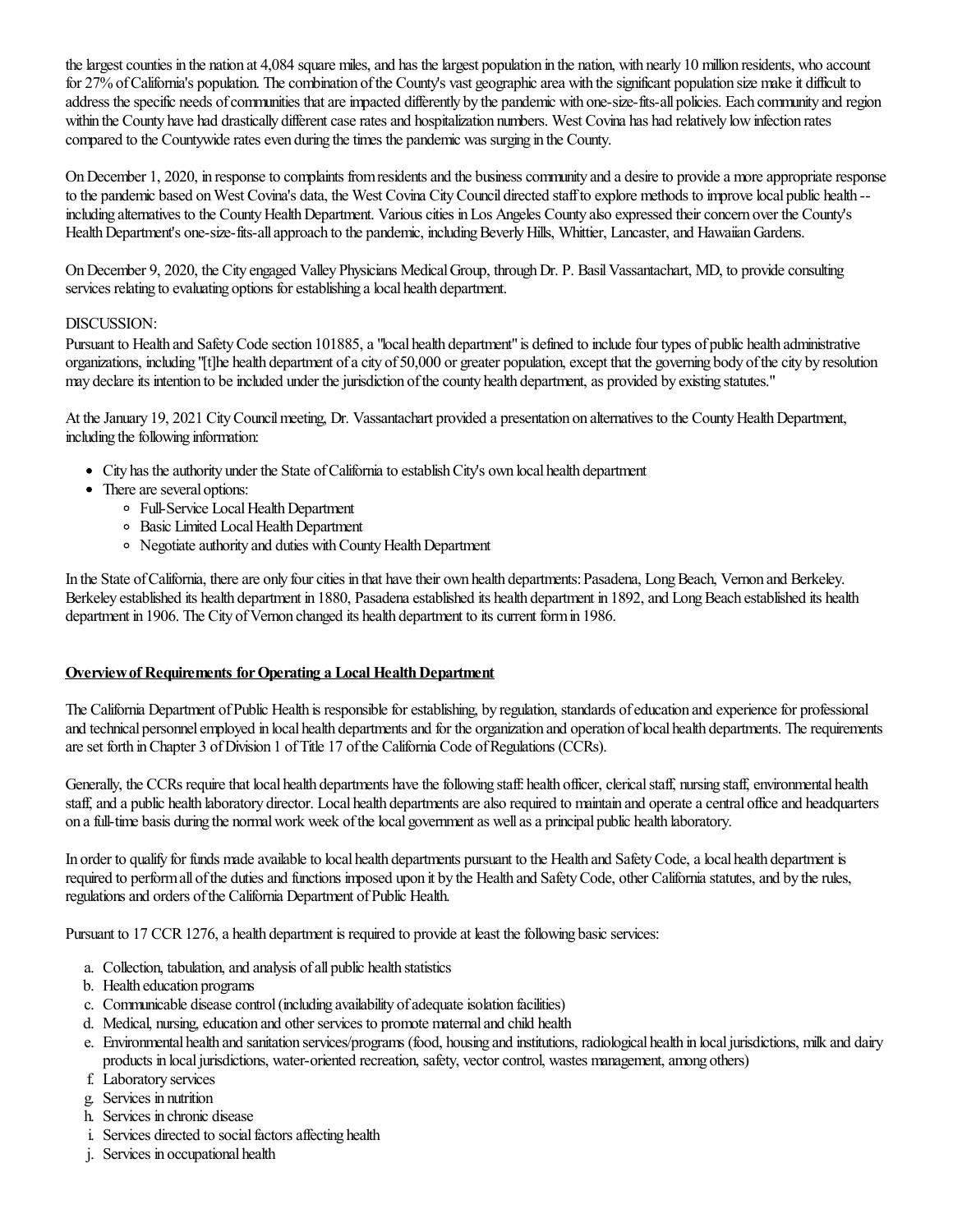- k. Appropriate services in the field of family planning
- l. Public health nursing services to providefor the preventativeand therapeuticcare ofthe population served.

## **Requirements to Establish Local Health Department**

If the City desires to establish its own local health department, the City must first terminate the services provided by the County. Pursuant to Health and Safety Code section 101380, the services provided by the County pursuant to Health and Safety Code section 101375 "...shall continue indefinitely until the governing body of the city terminates them by adoption of a resolution and ordinance and service of a certified copy on the clerk of the board of supervisors on or before the first day of March of any subsequent year. The services of the county health officer shall terminate on the first day of July following service of notice." Based on the express language of the statute, the City Council is required to adopt both a resolution and an ordinance terminating the County's services, and serve a certified copy of the resolution and ordinance on the Clerk of the County Board of Supervisors no later than March 1, 2021. The termination will be effective July 1, 2021.

Based on the statutory requirements, staff has prepared for the City Council's consideration a resolution and urgency ordinance to terminate the County's services.

The required ordinance is proposed as an urgency ordinance due to the March 1, 2021 deadline. Pursuant to Government Code section 36937, the City can adopt an ordinance to take effect immediately if the ordinance is necessary for the immediate preservation of the public peace, health or safety, contains a declaration of facts constituting such urgency, and is passed by a four-fifths (4/5) vote of the City Council.

If the City Council adopts the resolution and urgency ordinance, staff will submit certified copies to the County by the March 1, 2021 deadline. The termination would be effective July 1, 2021.

By adoption of the resolution and urgency ordinance, the City would only be terminating the County Health Officer's services identified in Health and Safety Code section 101375. To fully terminate the County's health services, the City is required to provide notice of termination of the Health Services Agreement at least 30 days prior to the end of the fiscal year, or by May 31, 2021.

### **West Covina Business Information**

In considering proceeding with a local health department, the following is a breakdown of the business types in the City.

| <b>Business Type</b>                    | # of Businesses in West Covina |
|-----------------------------------------|--------------------------------|
| <b>Restaurants</b>                      | 183                            |
| <b>Grocery Stores</b>                   |                                |
| <b>Retail (Food)</b>                    | 22                             |
| Industrial / Manufacturing              | 12                             |
| Medical                                 | 162                            |
| <b>Hospices / Assisted Living Homes</b> | 31                             |
| <b>Retirement Homes</b>                 | 10                             |
| <b>Permanent Makeup/Tattoo</b>          |                                |

In addition, there are services that the County Health Department provides to our local school districts, hospitals, clinics, mobile food vendors, among others.

## **Budgets** for Local Health Departments

The following are samples of budgets for local health departments in California.

| <b>Health Department</b>    | Population | <b>Budget</b> | Revenues              | Personnel | Divisions / Programs                                       |
|-----------------------------|------------|---------------|-----------------------|-----------|------------------------------------------------------------|
|                             |            |               |                       |           | Epidemiology, Administration<br>and Finance, Environmental |
| Pasadena Public Health      | 141,029    | \$15,558,271  | <b>Unable to Find</b> | 98.38 FTE | Health, Social and Mental                                  |
| Department                  |            |               |                       |           | Services, Community Health                                 |
|                             |            |               |                       |           | Services, Prevention and                                   |
|                             |            |               |                       |           | Policy Programs                                            |
|                             |            |               |                       |           | CUPA program, Food                                         |
|                             |            |               |                       |           | program, Storm water                                       |
|                             |            |               |                       |           | program, Solid Waste                                       |
| <b>Vernon Environmental</b> |            |               |                       |           | Program/LEA, Garment                                       |
| <b>Health Department</b>    | 112        | \$1,433,869   | \$1,112,000           | 4 FTE     | Program, Water/Waste water                                 |
|                             |            |               |                       |           | systems, Animal & Vector                                   |
|                             |            |               |                       |           |                                                            |